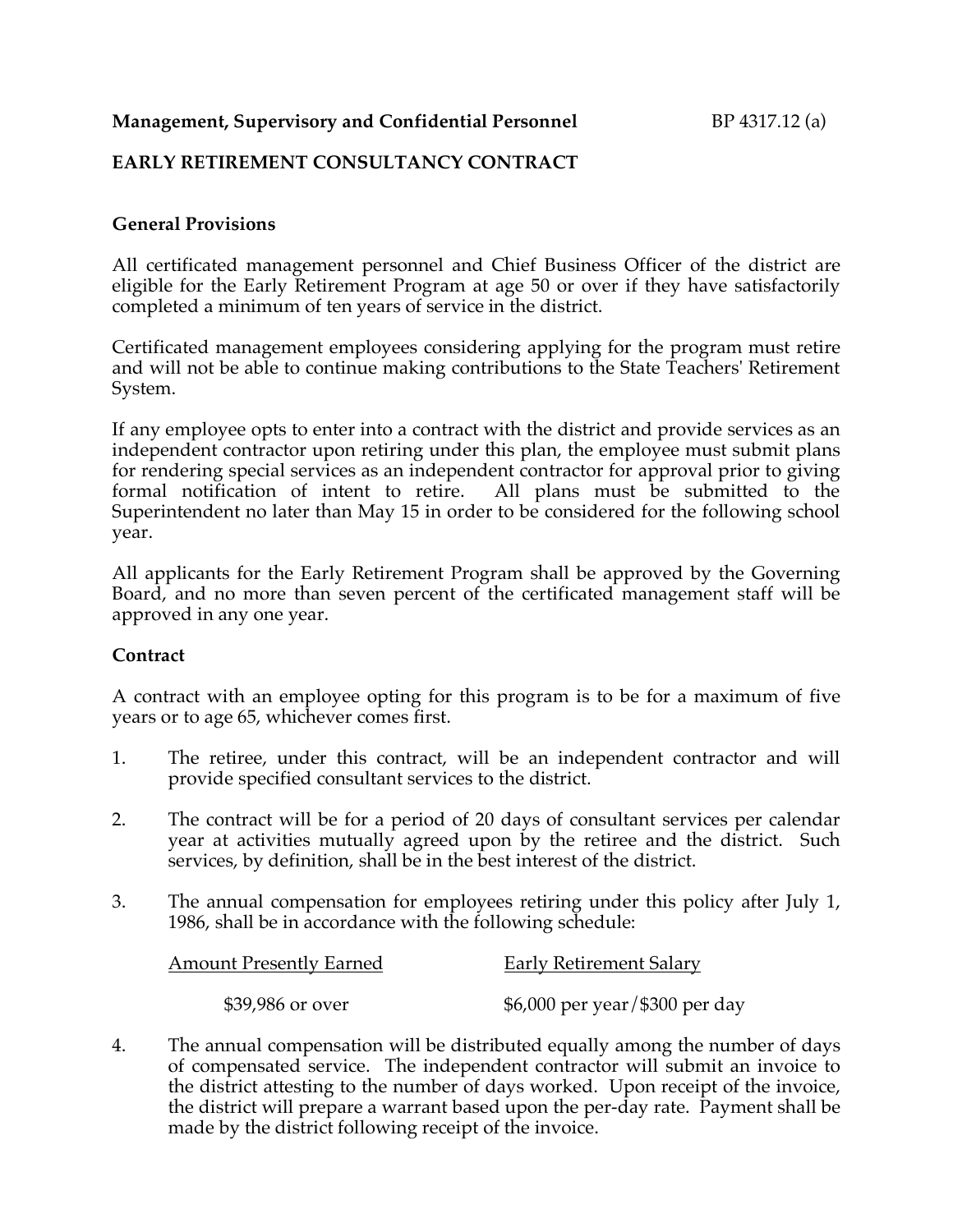# **EARLY RETIREMENT CONSULTANCY CONTRACT** (continued)

- 5. On-the-job liability is the sole responsibility of the retiree with no participation or obligation on the part of the district.
- 6. The contract is not renewable and can be cancelled only upon the mutual agreement of the retiree and the Board. The contract is subject to annual review and may be amended or modified by both parties.
- 7. Employees opting for early retirement shall have paid medical, dental and vision insurance for the employee and dependents. The coverage shall be the same as provided for regular employees during each year of participation in the program. Coverage shall continue to age 65 or death of the retiree, whichever comes first. At age 65, the employee may elect to enroll in supplemental insurance coverage(s) at his/her own expense at the group rates available to the district at that time. Surviving spouses and/or dependent children of deceased employees or retirees may elect to enroll in district health insurance programs at district cost at his/her own expense for up to 36 months.
- 8. Retired employees under this plan must provide written notice of their desire to remain under this plan to the Superintendent on an annual basis (prior to July 31), otherwise their coverage will be discontinued.

### **Services to be Rendered**

Services provided by the retiree under contract will vary with the individual, but may include:

- 1. Demonstration teaching.
- 2. Working on staff development and inservice programs.
- 3. Assisting in the testing program.
- 4. Compiling test data as it relates to academic areas.
- 5. Orienting and providing aid to new teachers.
- 6. Updating curriculum guides and other learning materials.
- 7. Preparing individualized learning packages.
- 8. Review and develop school and department goals and objectives.
- 9. Conduct graduate studies.
- 10. Activities in any area of curriculum, business or personnel.